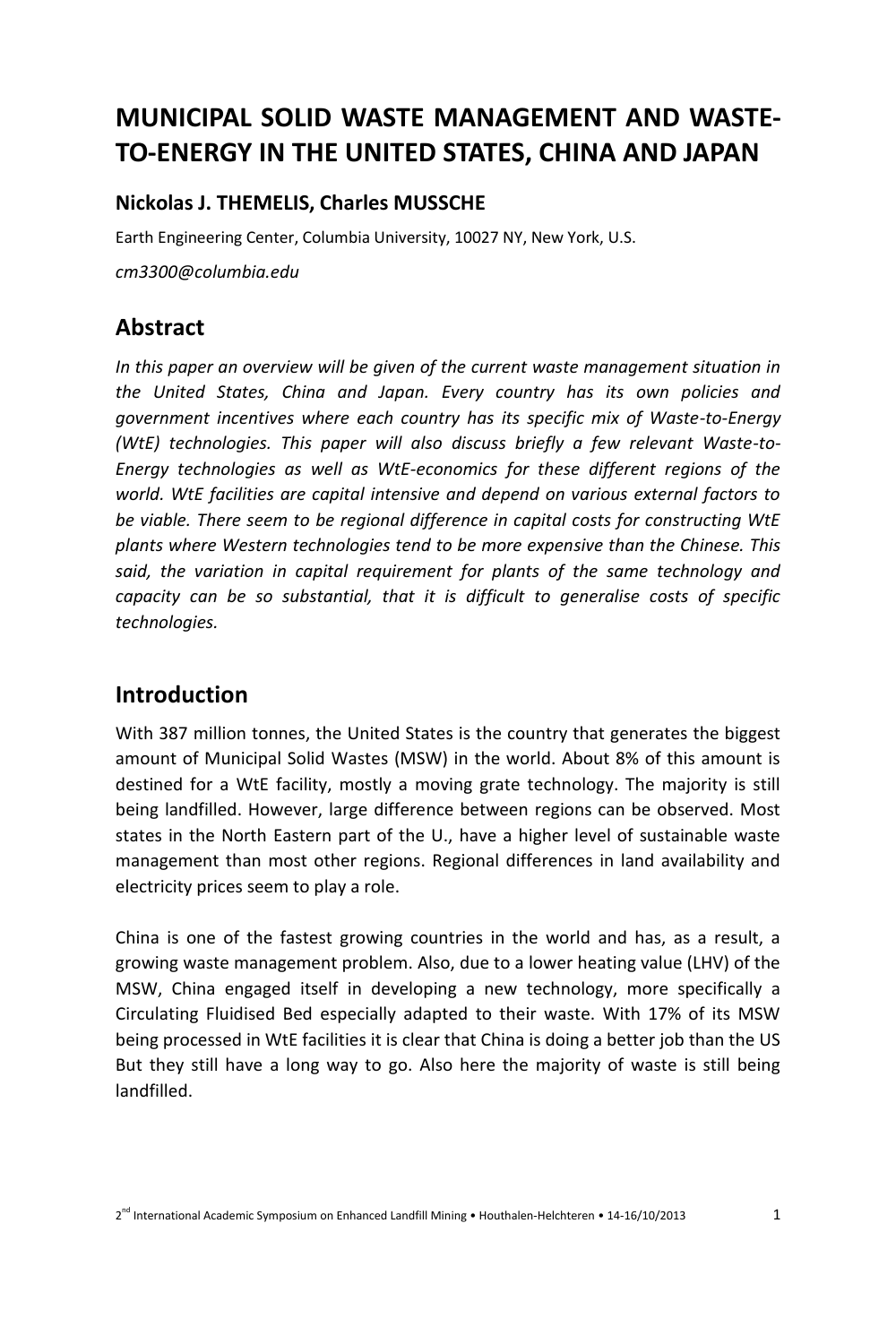Japan on the other hand has, of the 3 countries discussed, by far the highest level of sustainable waste management. It generates on a yearly basis about 65 million tonnes of which it treats 40 million tonnes thermally. The rest is being recycled and/or composted and only 2% is landfilled. Moreover, because of strict governmental rules and very limited land availability, newer technologies that do not seem to be economically viable in other regions of the world have been constructed here. Japan can be considered as a leader in developing and implementing traditional and novel thermal treatment technologies.

# **The United States**

The United States accumulate on a yearly basis around 387 million tonnes of MSW (2010). With a population of over 300 million, the waste generation per capita comes down to 1,2 tonnes per year. It is a general fact that the higher the GDP of a certain country, the higher the MSW generation is. However, when comparing the average waste generation per capita with other developed countries, it is clear that people in the US generate more waste. On average, about 8% of the MSW is destined for Waste-to-Energy and around 25% is recycled or composted. The remainder (63%) is landfilled.

Each state in the United States has different characteristics and management systems for Municipal Solid Waste (MSW). Waste management in the United States is not coordinated on a federal level and is very much state dependent. Large variations in waste management and percentages of waste being landfilled can be observed between states (Figure 1). Some states mainly landfill their waste while others have a more advanced level of waste management. The best pupils of the class concerning Waste to Energy (WtE) are mainly situated in the North Eastern region of the United States due to 2 main reasons. New England has higher tipping fees regulations than most other states due to limited land availability.<sup>1</sup> In the much more heavily populated areas of the North East, providing land for landfilling is much more expensive than in other, less densely populated areas. The tipping fee costs in the North East can be up to \$100 per tonne of MSW, therefore creating a viable economical basis for WtE facilities. $<sup>1</sup>$  Again, however, large variations can be seen</sup> between states where in some states the tipping fees are as low as \$10 per tonne of MSW.

Apart from higher tipping fees, electricity prices (also regulated on a state level) are also responsible for the large geographical variation in MSW. The North Eastern States have on an average basis a higher end-user price.<sup>2</sup> The prices for states as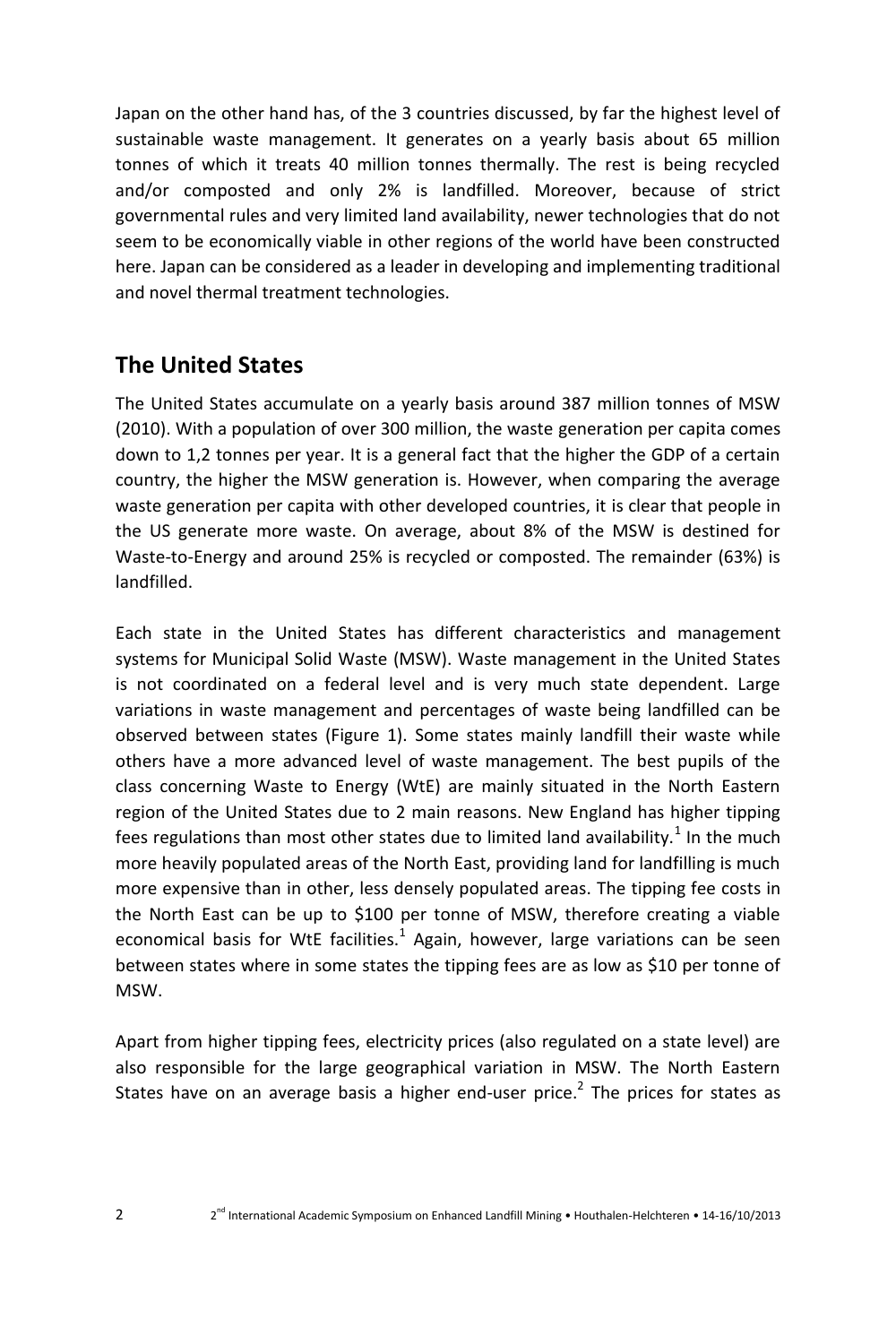

**Figure 1**: Ladder of Sustainable Waste Management of the United States. 3

Vermont, Maine, Connecticut have an average end-user price of \$0,16 per kWh while in states such as Utah, Wyoming, Tennessee and North-Dakota, it hovers around \$0,105 per kWh.

 $2^{nd}$  International Academic Symposium on Enhanced Landfill Mining • Houthalen-Helchteren • 14-16/10/2013 3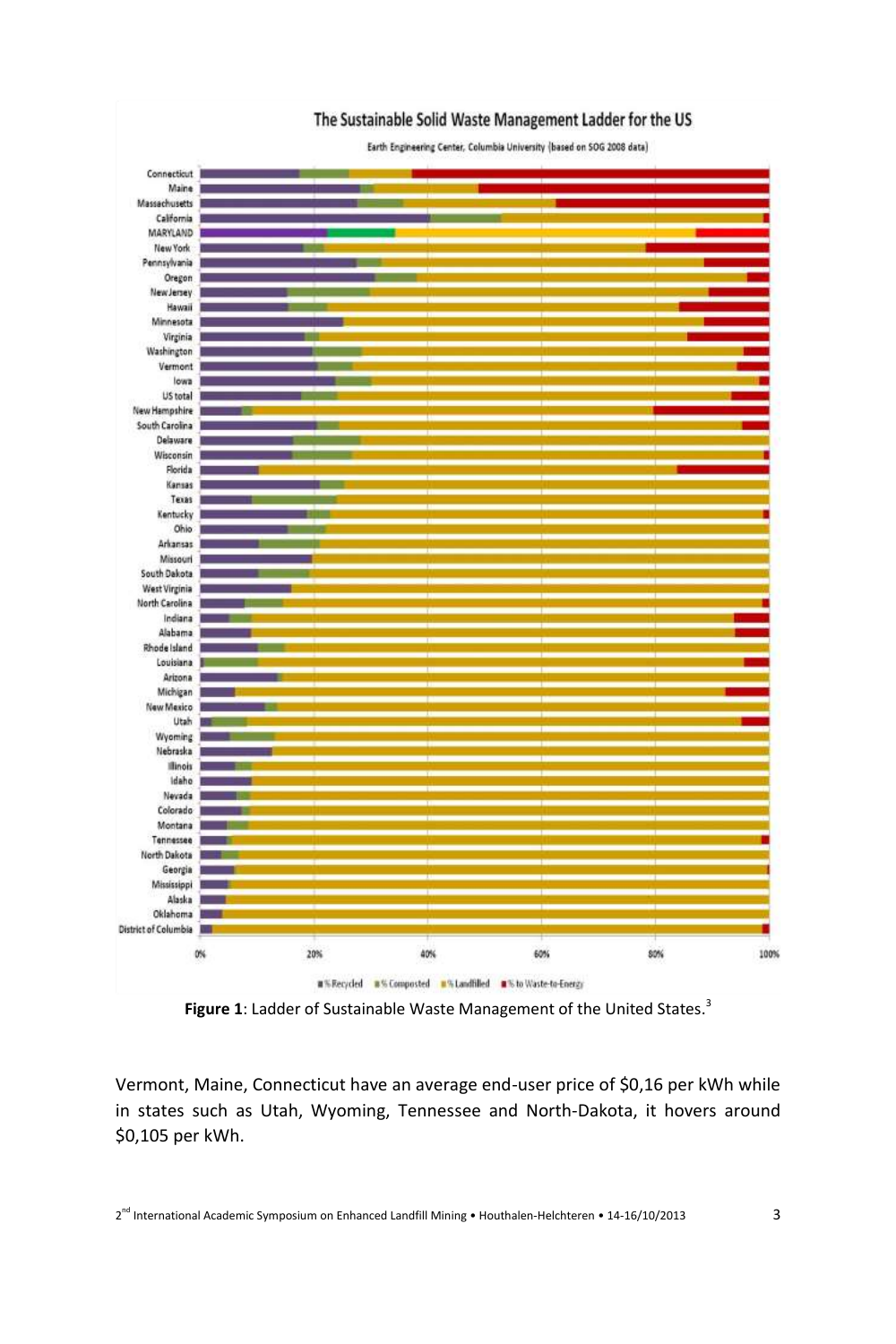Both factors (land availability and higher electricity prices) play a role as to why in certain areas more WtE facilities were constructed than in others. States such as Connecticut and Maine both have over 50% of their waste converted to energy, about 30% composted and/or recycled and only around 10-15% landfilled. On the other hand, states such as Utah and Tennessee pretty much landfill everything (see Figure 1) and are situated at the bottom of the ladder. The average amount of waste converted to energy in the United States is about 10%.

Both private companies and the public sector are active on the municipal waste management market, but the private sector has a bigger market share (about 70%). The largest players on the market are all privately owned and listed on the NY Stock exchange. Major waste management companies in the United States are listed below in order of revenues.

- Waste Management, Inc.: Headquarters: Houston, TX; Revenues: \$13,65 billion (2012)
- Simms Metal Management, Inc.: Headquarters: Chicago, IL; Revenues: \$9,27 billion (2012);
- Republic Services, Inc.; Headquarters: Phoenix, AZ; Revenues: \$8,11 billion (2012);
- Clean Harbors, Inc.; Headquarters: Norwell, MA; Revenues: \$2,19 billion (2012);
- Stericycle, Inc.; Headquarters: Lake Forest, IL; Revenues: \$1,91 billion (2012);
- Veolia Environmental Services North America Corp.: Headquarters: Lombard, IL; Revenues: \$1,9 billion (2011);
- Waste Connections, Inc.; Headquarters: Folsom, CA; Revenues: \$1,66 billion (2012);
- Covanta Holding Corp.; Headquarters: Fairfield, NJ; Revenues: \$1,64 billion (2012);
- Casella Waste Systems, Inc.; Headquarters: Rutland, VT; Revenues: \$0,48 billion (2012);

It must be noted, however, that there have been quite some mergers and acquisitions in the past 5 to 6 years. A study from Harvard University of 2007<sup>4</sup> with the biggest players in the market showed a very different list, with considerably different revenues.

As mentioned, the total amount of waste generated in the United States amounted to 387 million tonnes in 2011.<sup>5</sup> Prior to 2011 the waste generated destined for landfills was slightly higher implying a better waste management nowadays. Recycling plays a bigger role and has become more prominent. Indeed, when looking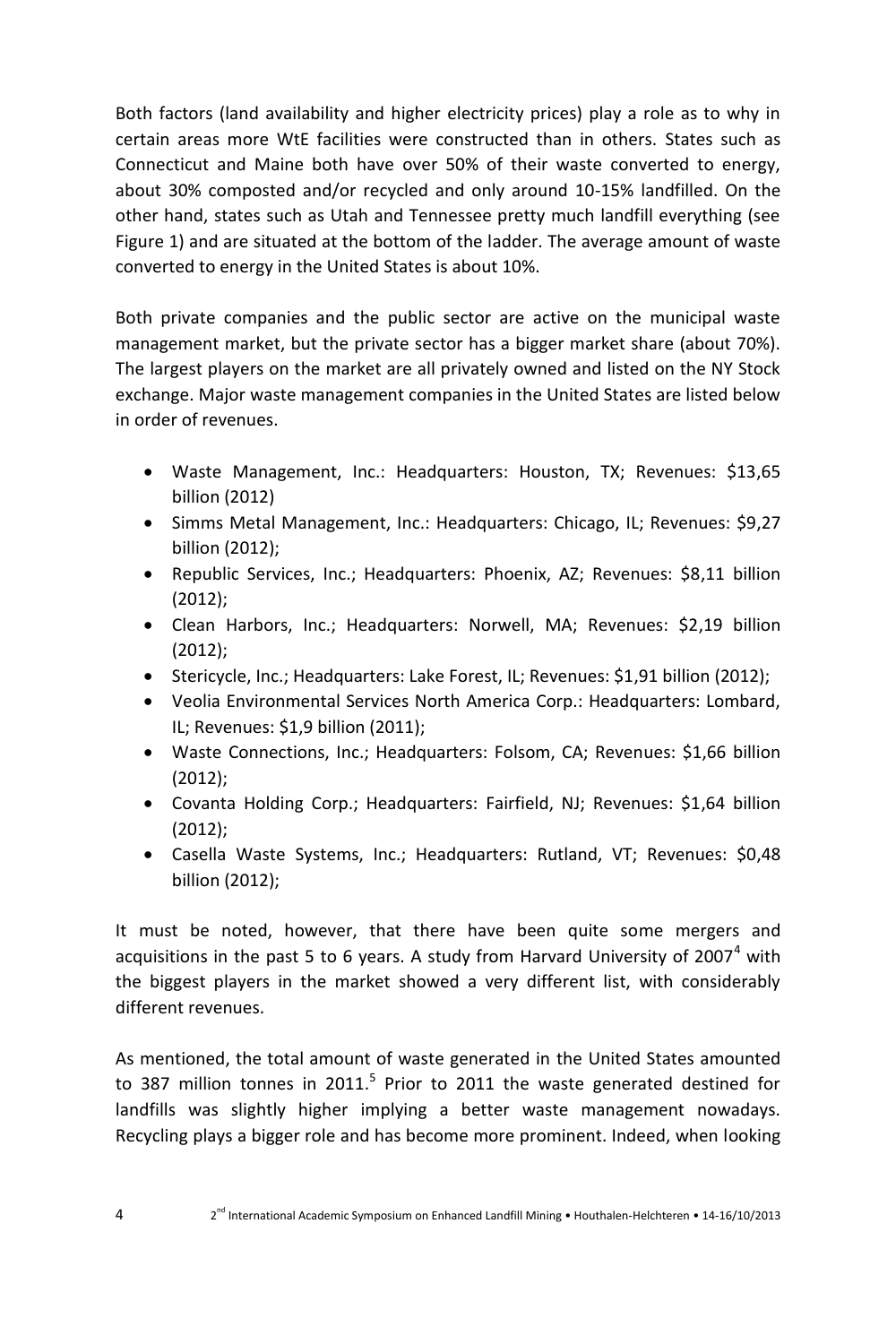at figures published by the Environmental Protection Agency,<sup>6</sup> recycling has been increasing steadily over the years with about 25% of all waste generated being reused nowadays. The amount of installed and operating Waste-to-Energy facilities in the United States in 2012 was  $86<sup>7</sup>$  However, it should be noted that almost all of these facilities were constructed prior to 1996, with only 3 facilities having been constructed later than that. The reason for this is still somewhat unclear, but lack of state incentives and public misperception seem to play a role. Even though only a few facilities have been constructed, it does not seem to hold back the development of new projects and interesting technologies.

For instance, one such a technology for MSW is a new type of gasification process developed by Covanta Corp. and evaluated by the Earth Engineering Center (EEC) of Columbia University. The CLEERGAS (Covanta Lower Emissions Energy Recovery GASification)<sup>8</sup> process was until recently in a testing phase on a plant in Tulsa, Oklahoma. The plant consists of 3 lines, where two of the three lines still have an ordinary moving grate combustion chamber. The third line however, was modified to test the new technology on an industrial scale. CLEERGAS consists of partial combustion and gasification of as-received MSW on a modified moving grate system and full combustion of the generated syngas in an adjoining combustion chamber. The most important attributes of the CLEERGAS gasification process are the fact that it needs a lower amount of excess air for combustion and does not need any preprocessing of the incoming MSW waste. Lower excess air will result in higher thermal efficiency of the process and, more importantly, in lower capital and operating costs per tonne of MSW processed. The two-stage process of gasification followed by syngas combustion also enables better control of  $NO<sub>x</sub>$  generation by properly designing the air injection to the syngas combustion chamber.

When it comes to landfill mining to recover energy and materials, there are very few such cases in the US, except for cases where it was necessary to remediate and use the old landfill space. Firstly, since there is a lack of tipping fees, the major source of income of WtE facilities, constructing WtE facilities for landfill mining is not economically viable. Secondly, MSW that has been landfilled is bound to have a lower calorific value than new MSW. In recent years there have been rumours of installing WtE capacity coupled with landfill mining, *e.g.* at St. Lucie County, Florida, but so far, non has materialised.

In 2013, the country emerged from a near economic depression, with a slowly improving, but still low growth economy. There are deep divisions in the country regarding regulatory, economic, energy and climate change policy. In such an uncertain environment the exact future of the Waste-to-Energy industry specifically and solid waste disposal policies generally remains cloudy. However, there are some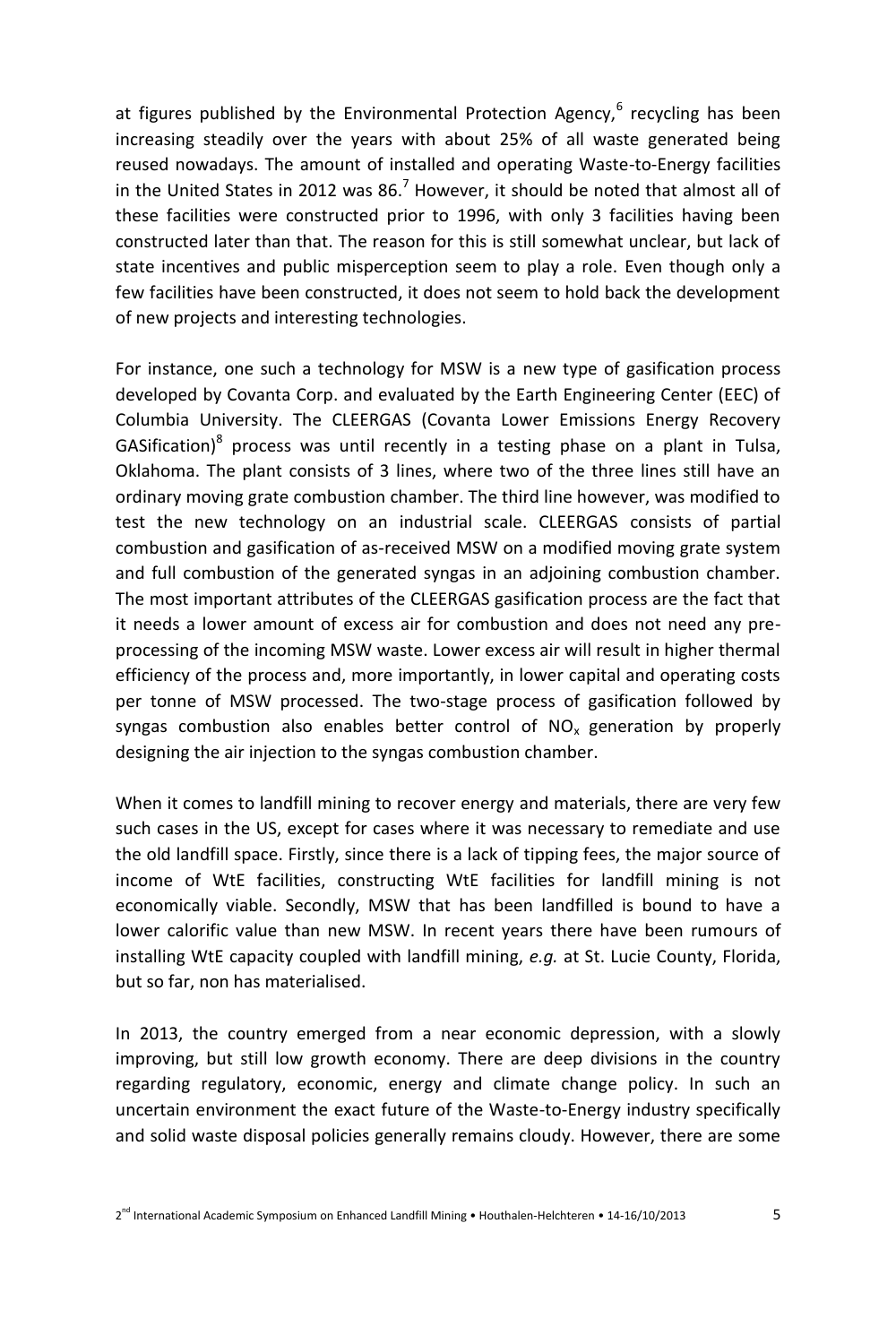positive markers that may point the way to the growth of Waste-to-Energy. New technologies using gasification have recently been tested which will further reduce air emissions, while responding to the need of customers of all sizes, be they a single military installation, a small or medium size city or a large urbanised county.

In general, it can be said that the United States still has a long way to go in their management of MSW but it is catching up and making more efforts. Improvements in general waste management can be seen and R&D still gets funding to find and implement new types of technologies, such as the above mentioned CLEERGAS. However, when comparing the overall level of sustainable waste management of the country with the Central and Northern European countries (see Figure 2), they still seem to lack far behind in recycling and energy recovery from waste.

One of the lingering questions on many people's mind when it comes to the US energy market is 'What will be the effect of large scale gas-extraction in US on energy prices? Will it possibly jeopardise WtE economics in the long run?'. When looking at the energy market in the US, it is clear that there will be some changes coming to their market due to the vast amounts of shale gas found. About 68% of electricity generated in 2012 was coming from fossil fuels of which 37% was attributed to coal.<sup>9</sup> Of the total amount of natural gas extracted, however, the bulk usage (69%) is used in industrial applications, households and commercial activities. $^{10}$  The effective conversion to energy is only 31%. However, where coal, natural gas and nuclear have a large share in power production nowadays, natural gas will most likely play an increasingly bigger role as energy provider, potentially disrupting the energy market.

At the moment, it seems that the market is still quite distributed in its resources. Indeed, when looking at the electricity generated by source, one can see that natural gas is still being used less than coal (30% *vs*. 37%). Nuclear power has a 19% share. This is most likely going to change. What that change will bring for the renewable energy sector, is uncertain, but encouraging signs can already be observed. Recently an article by Bloomberg was published on a record low PPA (Power Purchase Agreement) of a solar plant constructed by Solar Inc. in New Mexico. The 50 MW power plant sells its electricity at \$5,79 cents per kWh, cheaper than most coal and nuclear power purchase agreements. Competition in wind turbine manufacturing has also disrupted the wind turbine manufacturing market, driving installation prices down. In the WtE market, some promising competitive technologies are emerging as well, implying less capital intensive requirements. Even though it is quite possible that shale gas is going to dominate the local US market in the long run, it would be unwise to oversee these encouraging signs of competition and should therefore not be neglected.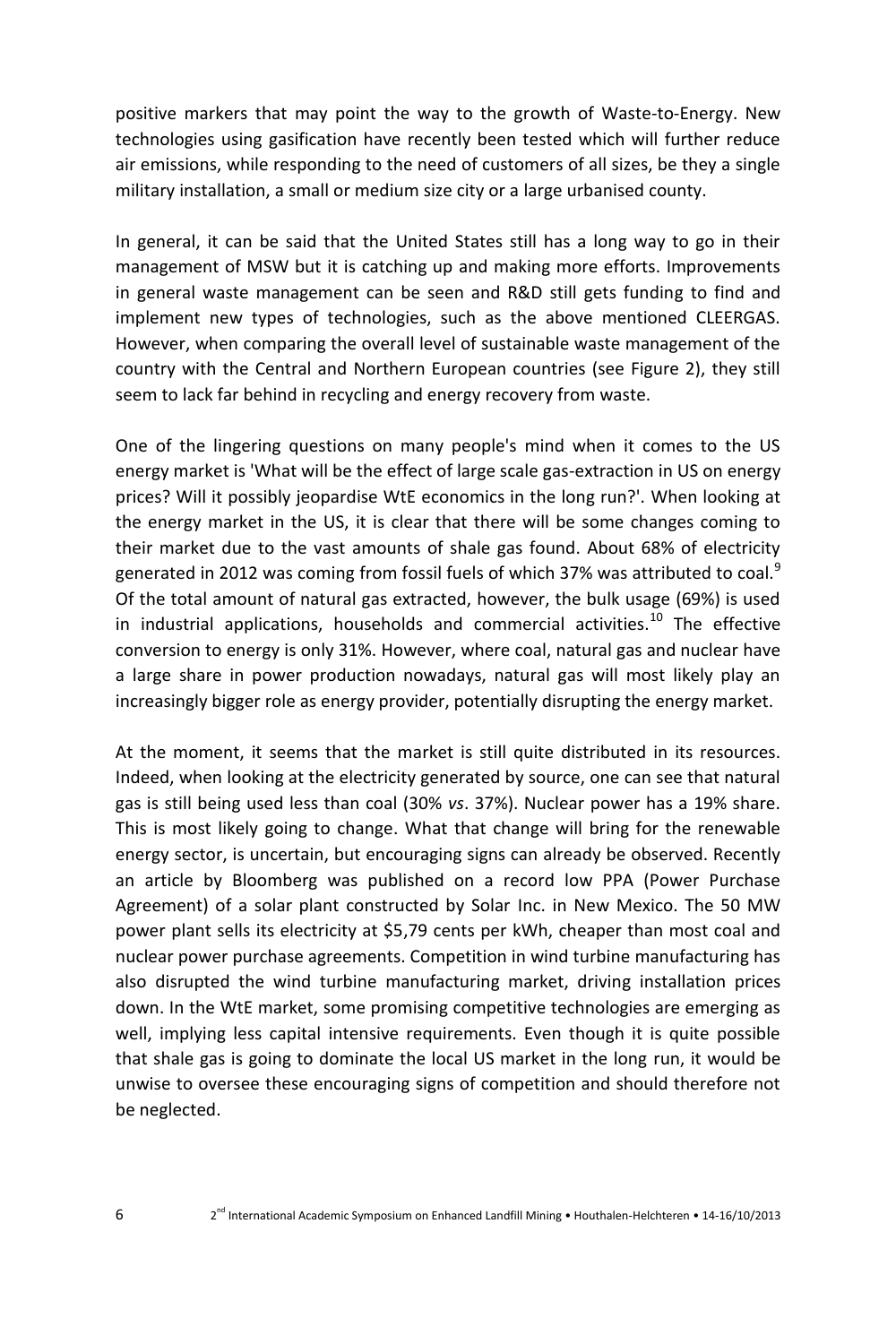

# The Sustainable Waste Management Ladder

**Figure 2**: Ladder of Sustainable Waste Management of Europe. 3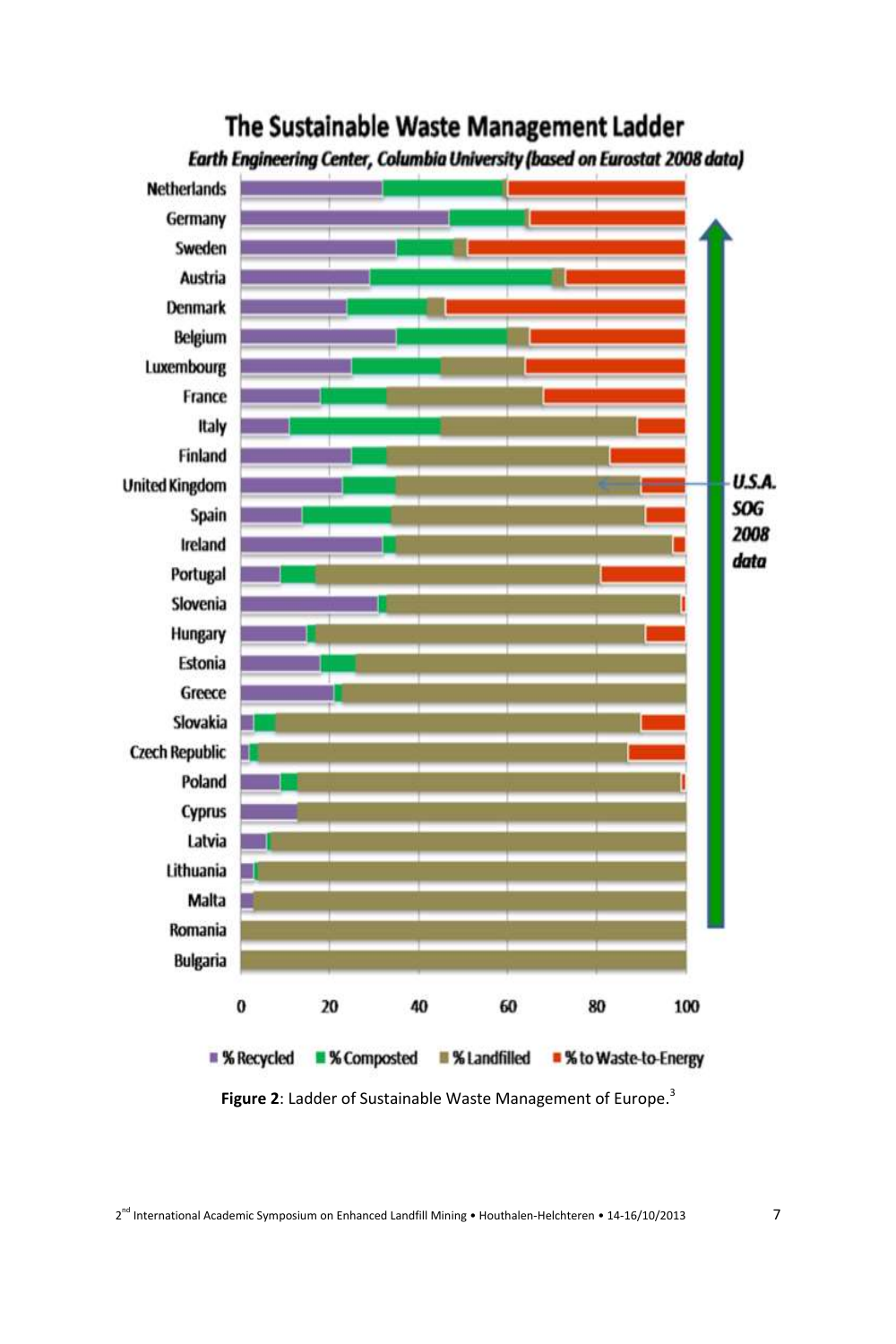# **China**

China is the country with the largest population (1,33 billion) on Earth and has a nominal GDP of \$7,3 trillion. As one of the world's fastest developing countries, China has experienced a high growth rate in economic development and urbanisation. The urban population increased from 58 million in 1949 to 670 million in 2010, $^{11}$  indicating a steady rise in material consumption of modern life style and ever growing Municipal Solid Waste (MSW) generation. Waste treatment has become a big problem in many developing countries especially those with large population and limited land resources, like China. A 2012 World Bank report estimated that by 2025, more than 40% of the world's MSW would be generated in East Asia and the Pacific region; $^{11}$  in China, more than 180 million tonnes of MSW are collected from urban cities.<sup>12</sup> Similarly to most low to medium income countries, the common practice of MSW disposal in China is by landfilling, either in sanitary landfills or open dumping sites.

Since the mid 1990s however, China has clearly become a major player in the implementation of Waste-to-Energy. Combustion on a moving grate with energy recovery is the most commonly used Waste-to-Energy (WtE) technology for reducing the volume of waste by nearly 90% and the need of land for landfilling. Moreover, incineration plants equipped with boiler and steam turbine recover the hydrocarbon energy as electricity or steam for district heating. Ferrous or non-ferrous material recovery from the incineration of solid wastes is also proved to be feasible. An estimated 15% of the total amount of MSW generated in the country (23 million tonnes of MSW) is processed in over 100 WTE facilities.<sup>13</sup> China is also an exception to the general rule that nations with relatively low GDP per capita have a less pronounced MSW system. Developing countries typically rely exclusively on landfilling, but China clearly seems to have been stepping away from this method and is advancing more sustainable MSW management systems.<sup>13</sup>

A series of favourable policies have been created to encourage the development of WtE in China. The most representative is the "grid electricity pricing", applying specifically to WtE power. A subsidy of US\$ 30 per MWh of electricity is provided for plants generating less than 280 kWh/tonne of MSW. The central government launched a campaign (in 2000)<sup>13</sup> for MSW recycling and suggested multi-stage sorting that included some source separation by local residents and neighbourhood authorities, to be followed by secondary sorting at regional waste management centres. The rest of the MSW is disposed in landfills and Waste-to-Energy plants and informal recycling was to be included.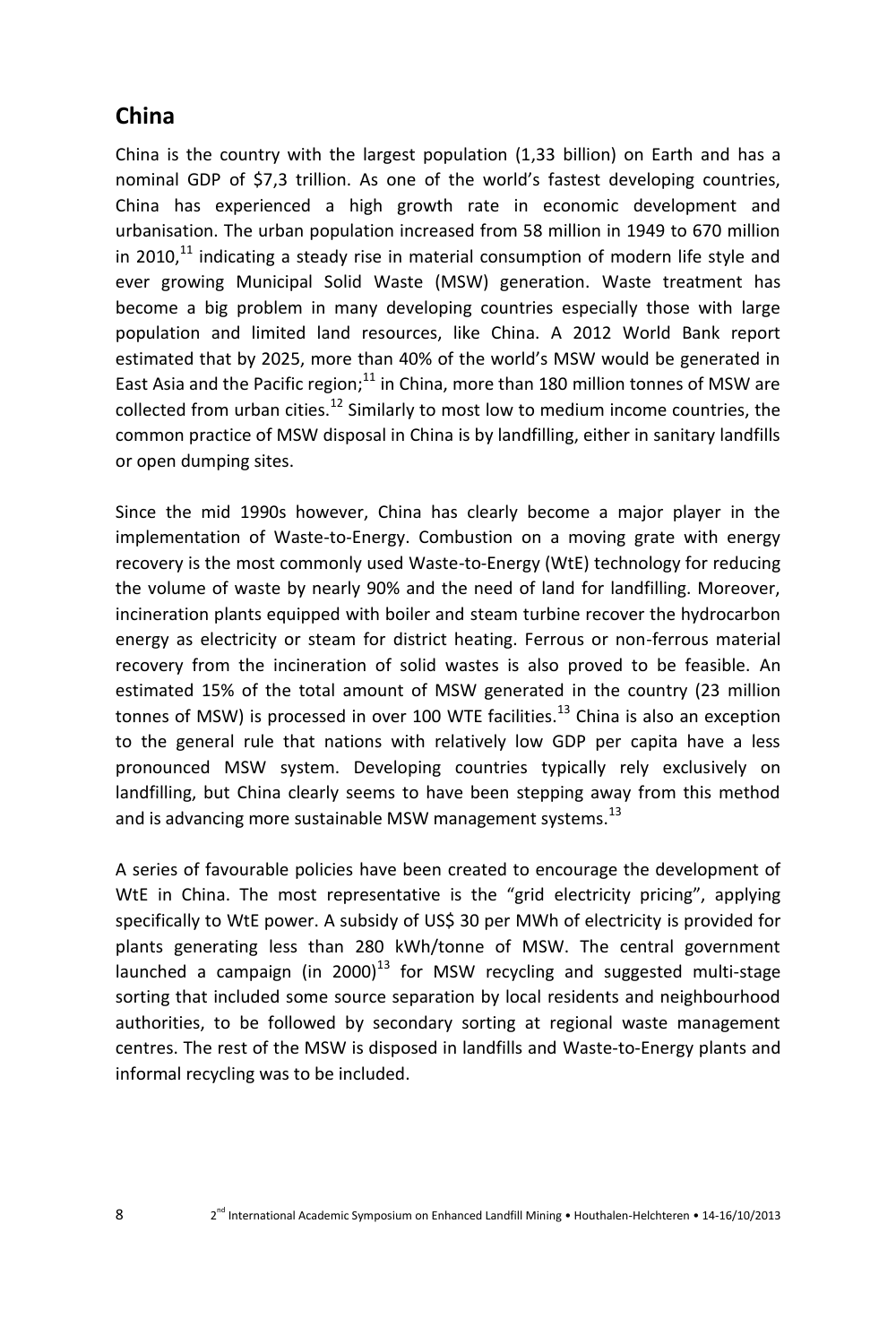Different cities have modified this model according to their own situation. For instance, Beijing eliminated recycling at the household level and MSW is picked up and sorted at regional MSW centres where Material Recovery Facilities separate the recyclables from what is to be landfilled or incinerated through WtE. In Guangzhou on the other hand, source separation is being encouraged at the household level where no regional MSW centres play a role. Waste management companies are committed to bring the recyclables to the markets and dispose what remains at landfills or WtE facilities.

Two major technologies are mainly being used, namely moving grate combustion of as-received MSW and Circulating Fluidised Bed (CFB). Imported moving grate technology dominates the domestic WtE market. The combination of semi-dry scrubber, activated carbon injection, and baghouse filter is the preferred Air Pollution Control (APC) system. NOx control equipment is used in some facilities. According to the field study in Shanghai and other major cities, the WtE plants have very low emissions of dioxins and mercury, far below the EU 2010 standard. NOx emission is higher than the EU standard but still within the Chinese National Standard. New national standards are coming into effect in 2013 and will bring the limitation for Cd, Pb, *etc*. to the same level as the E.U. standard.

Although, the moving grate combustion technology has been used over one century and more than 1.000 plants are in operation globally, currently most of these plants are built in developed countries or in relatively affluent municipalities because Waste-to-Energy plants are still capital-intensive and costly to operate. Most of these plants are equipped with hydraulic feeders to feed as received MSW to the combustion chamber, a moving grate to burn all combustible materials, a boiler to recovery heat, air pollution control system to clean toxic species in the flue gas, and discharge units for the bottom and fly ash. The air or water-cooled moving grate is the central piece of the process and is made of special alloy to resist the high temperate and to avoid erosion and corrosion. Currently, only a few manufacturers around the world can provide high quality moving grates, the most costly single piece of equipment of the WtE plant.

Apart from the high investment and operating cost, another problem encountered in implementing WtE in developing countries is the high organic and moisture content in the MSW. The "Decision Makers' Guide to Municipal Solid Waste Incineration" provided by World Bank<sup>14</sup> suggests that incineration is applicable only when the lower calorific value (LHV) of the feedstock is on the average over 7 MJ/kg and should never fall below 6 MJ/kg in any season. This prerequisite prevents many developing countries from adopting traditional moving grate WtE systems for treating their MSW. For this reason CFB technology was developed because of the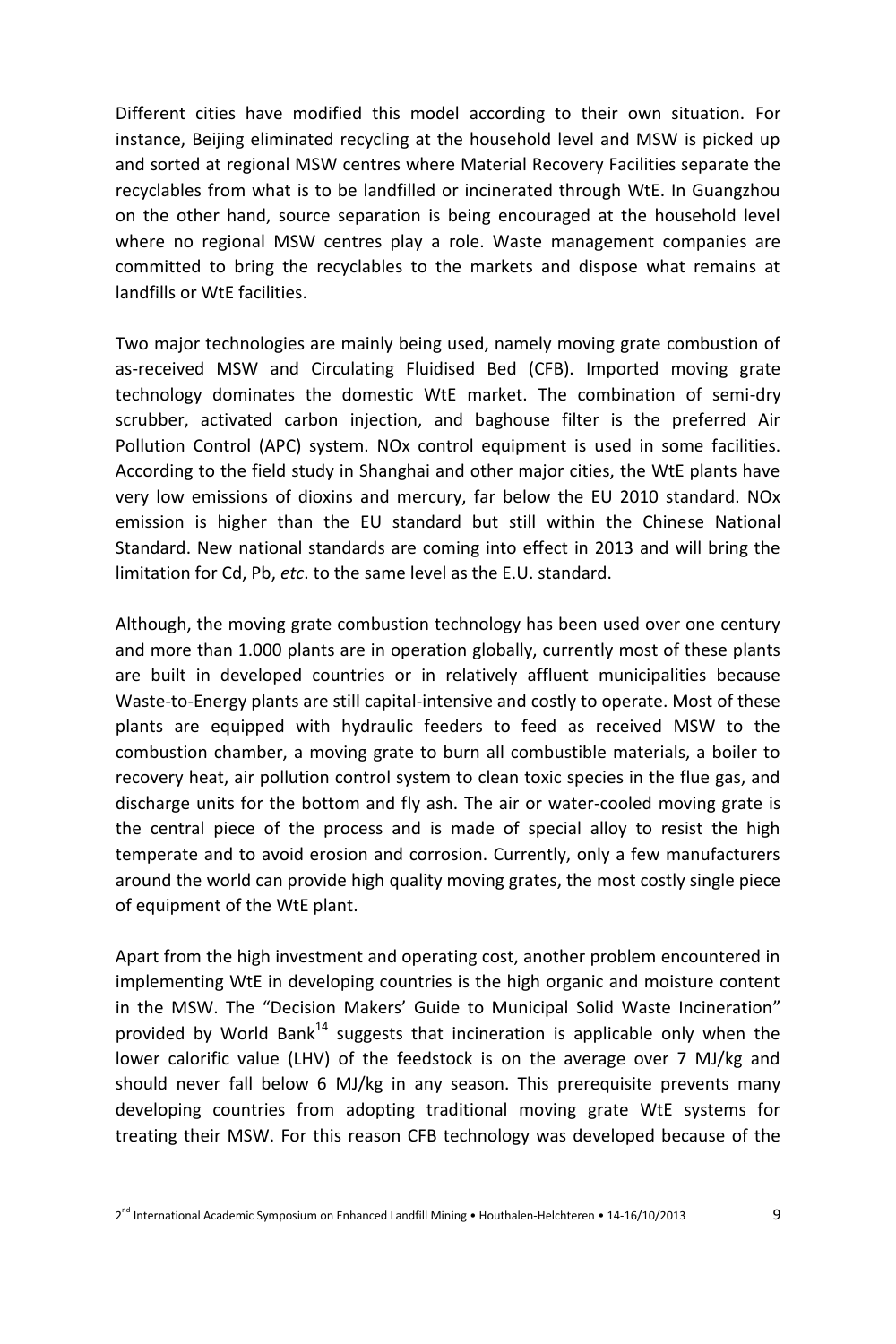lower heating value of the municipal solid wastes in China. Developing countries have a different type of waste as the developed countries and have generally a lower energy content. Due to the house cooking style, the lack of waste classification and source separation, the Chinese MSW is very high in food waste and moisture, which makes the direct use of moving grate combustion technically difficult.

Table 1 shows that the concentration of food wastes in the MSW of three cities in China are all higher than 60% while other combustible components with high heat calorific value, like paper, plastic and textile are very low because these valuable materials are usually picked out by formal recycling of community or informal recycling by scavengers.

| Table 1: MSW components of different cities. <sup>15</sup> |       |       |                |         |      |       |              |               |  |
|------------------------------------------------------------|-------|-------|----------------|---------|------|-------|--------------|---------------|--|
| City                                                       | Food  | Paper | <b>Plastic</b> | Textile | Wood | Glass | <b>Metal</b> | <b>Others</b> |  |
| <b>Beijing</b>                                             | 64,48 | 6,71  | 8,12           | 1,22    | 0,05 | 2,02  | 0,31         | 17,09         |  |
| Shanghai                                                   | 62,83 | 8,57  | 10,83          | 4,17    | 0,96 | 2,17  | 0,00         | 10,47         |  |
| Hangzhou                                                   | 67,10 | 7,81  | 9,61           | 1,05    | 3,45 | 0,97  | 0,33         | 9,68          |  |
| New York                                                   | 23,00 | 27,00 | 17,00          | 6,00    | 4,00 | 3,00  | 6,00         | 14,00         |  |
| Singapore                                                  | 25,40 | 26,20 | 25,40          | 3,22    | 3,20 | 2,01  | 2,40         | 12,17         |  |
| Japan ave,                                                 | 19,10 | 36,00 | 18,30          | 9,50    | 4,50 | 0,30  | 0,00         | 12,30         |  |



**Figure 3:** Moisture content and heating value of Shenzhen city at 2011. 15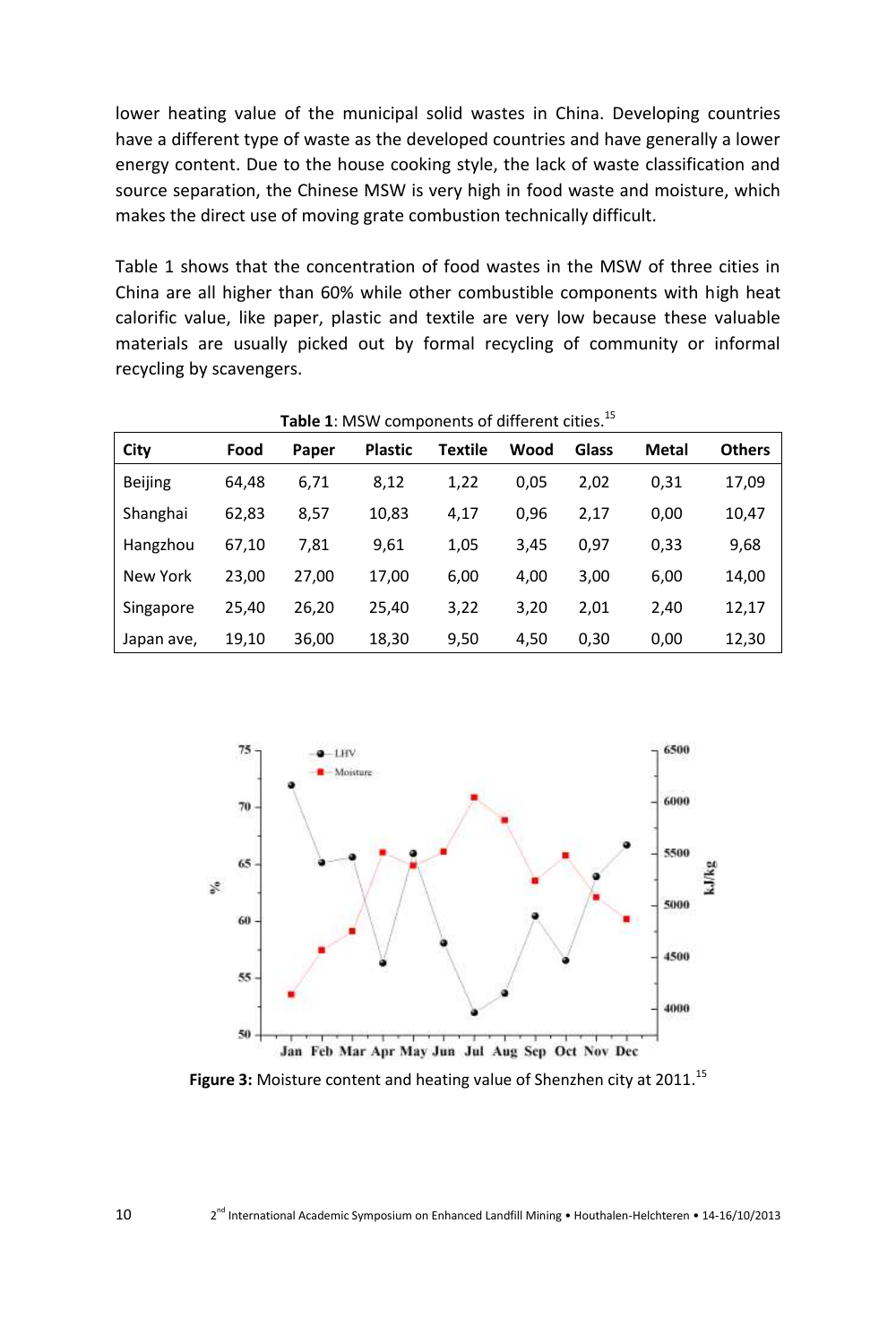A survey of moisture content and heating value (LHV) was carried out in 2011 by the Shenzhen environmental protection department. Figure 3 shows that the moisture concentration increased from 52% at winter to 72% at summer, caused by the high ratio of fruit waste, especially the peel of watermelons.

The first large scale MSW incineration plant of China was built in 1984 in Shenzhen of Guangdong province with a capacity of 300 tonne/day. The plant was equipped with two incinerator lines and the reverse-acting moving grate of Martin Company. In 1996, this plant was expanded to waste treatment capacity of 750 tonnes/day, supplying 22,7 million kWh of electricity to local grid and 49.170 MJ of heat to local industry.<sup>15</sup> After the first two years of operation, a lot of problems emerged and several conclusions were drawn:

- The existing moving grate system was not capable of burning high moisture and low heat value MSW directly and should be modified to improve combustion performance.
- High moisture waste should be stored in the bunker for at least five days for de-watering, before being burned, and the liquid effluent should be treated separately instead of re-injecting into the furnace.
- High quality chemical agents, including active carbon and limestone are essential for reducing dioxin and heavy metal emission.
- In addition to the above technical conclusions, it was also determined that purchasing moving grate equipment from abroad was too expensive and not affordable to developing cities.

On the basis of these findings, the Chinese government realised that the development of domestic incineration technology was essential for solving the MSW treatment problem with relatively limited budgets. Since the 1990s, academic research groups at Zhejiang University, Tsinghua University and the Chinese Academy of Science have thus focused on developing the CFB incineration technology.

Even though China is making considerable efforts and has developed its own inhouse technology especially adapted for their MSW, they are still landfilling the majority of the waste. Continuing efforts need to be made in order to stimulate recycling and Waste-to-Energy.

#### **Japan**

Japan is the largest user of MSW gasification in the world. The WtE processes called "gasification" are in fact a combination of partial oxidation and volatilisation of the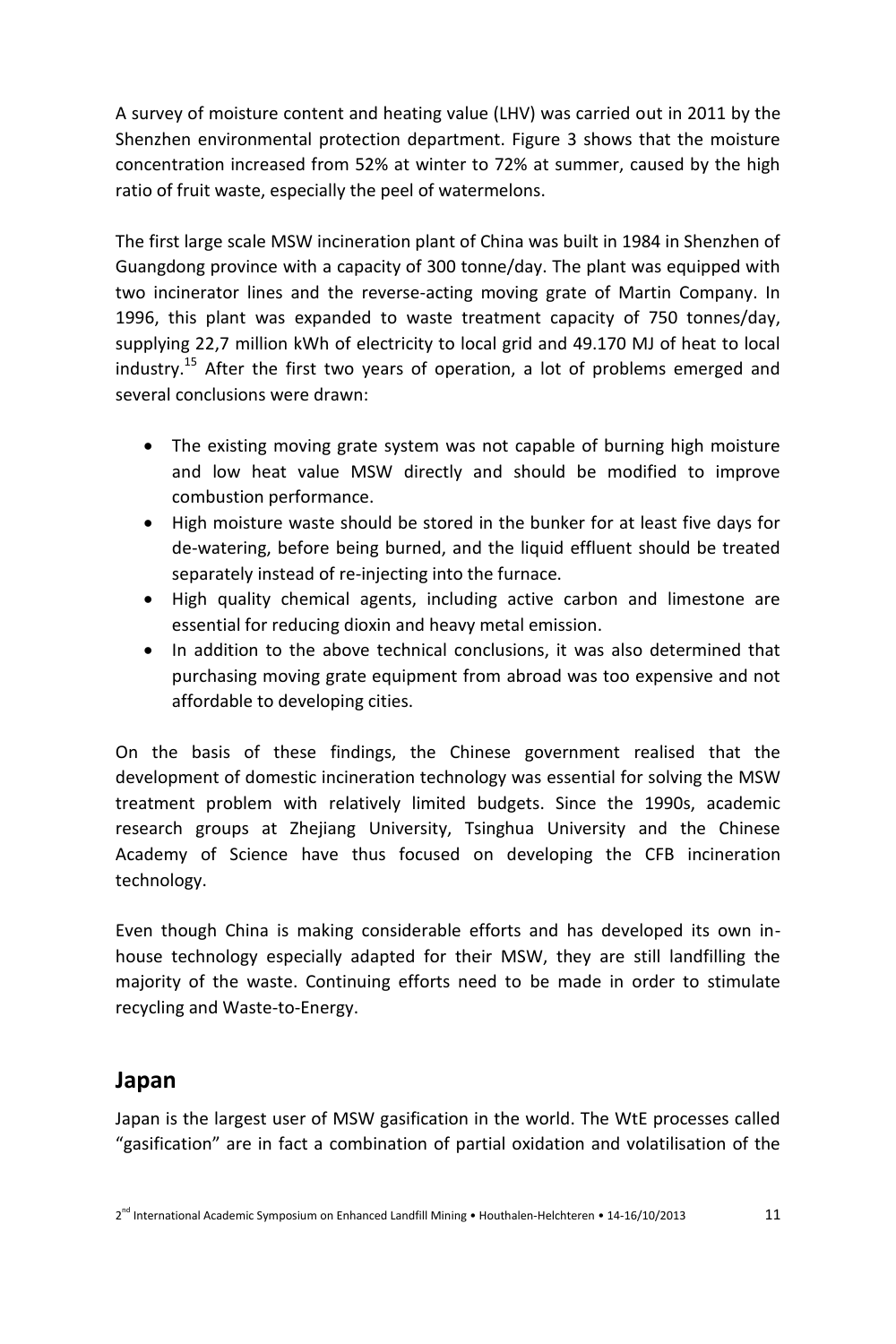contained organic compounds. Gasification in the first furnace is followed by combustion of the volatile gases and steam generation in a second furnace, or by use of the syngas in a gas engine or turbine. The principal technology used is grate combustion of "as received MSW" but there are over one hundred thermal treatment plants based on relatively novel processes such as direct smelting (JFE, Nippon Steel), the Ebara fluidisation process, and the Thermoselect gasification and melting process. These processes have emissions as low as the conventional WtE combustion process and produce a vitrified ash that can be used beneficially outside landfills.

Transportation of "as collected" MSW from one municipality to another is not allowed in Japan. As a result, the grate combustion facilities are relatively small. Also, the MSW of several communities is processed to a refuse-derived-fuel in local RDF facilities and is then transported to a central WtE that serves several communities. Also, all WtE plants are required to vitrify their ash after combustion, by means of electric furnace, or thermal plasma melting, or other means. These regulations allow for the introduction of thermal treatment processes that would be considered uneconomic in other developed nations.

There are several waste management companies in Japan, most of them are relatively small compared to the sizes of the US management companies. Some of the most important players in the sector are listed below:<sup>4</sup>

- Daiei Kankyo Co., Ltd.; Headquarters/Osaka;
- JFE Kankyo Corporation; Headquarters/Yokohama;
- Ishizaki Sangyo Co., Ltd.; Headquarters/Uozu, Toyama Prefecture;
- Miyama Inc.; Headquarters/Nagano;
- Nakadaya Co., Ltd.; Headquarters/Tokyo;
- Sinsia Inc.; Headquarters/Tokyo.

Japan has been a leader in developing and implementing traditional and novel thermal treatment technologies. This nation generates about 65 million tonnes of MSW, thermally treats 40 million tonnes, and recycles the rest. The table below was prepared for the IDB Guidebook and lists all the types of WtE technologies used in Japan. Despite the abundance of other technologies, 84% of the 37,8 million tonnes of MSW listed are processed in grate combustion plants (see Table 2).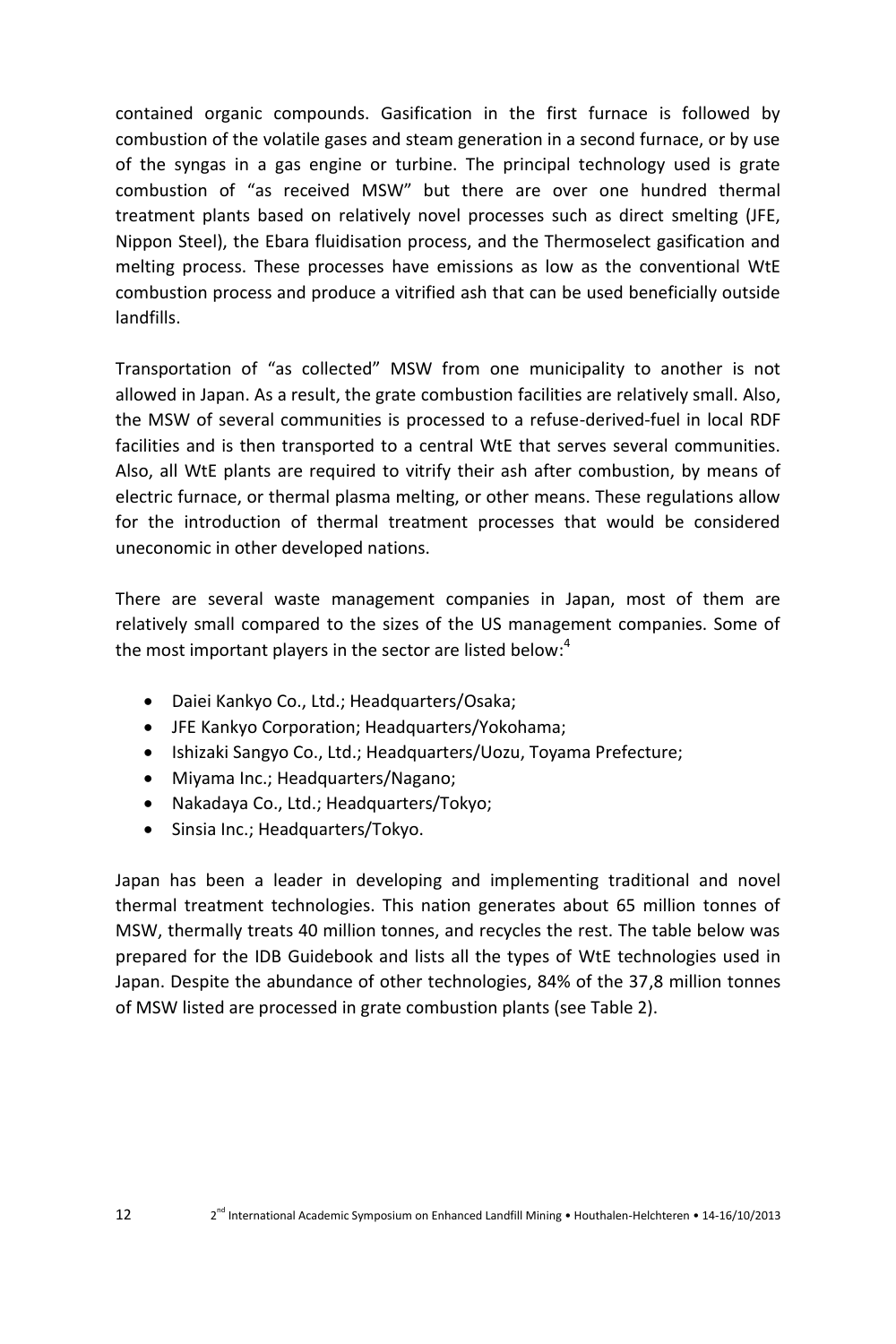|                                               | <b>Number</b>  | All plants, | Average    | Percentage  |
|-----------------------------------------------|----------------|-------------|------------|-------------|
|                                               | of plants      | tonnes/day  | tonnes/day | of WTE      |
|                                               |                |             | per plant  | capacity of |
|                                               |                |             |            | Japan       |
| Martin reverse acting grate (66 plants)*      | 66             | 71.500      | 1083       | 62%         |
| JFE Volund grate (stoker; 54 plants)*         | 54             | 10.100      | 187        | 9%          |
| Martin horizontal grate (14 plants)*          | 14             | 7.454       | 532        | 7%          |
| Nippon Steel Direct melting (28 plants)       | 28             | 6.200       | 221        | 5%          |
| JFE Hyper Grate (stoker; 17 plants)*          | 17             | 4.700       | 276        | 4%          |
| Rotary kiln (15 plants)                       | 15             | 2.500       | 167        | 2%          |
| JFE Thermoselect (gasification; 7 plants)     | $\overline{7}$ | 1.980       | 283        | 2%          |
| All other fluid bed (15 plants)               | 15             | 1.800       | 120        | 2%          |
| Ebara fluid bed (8 plants)                    | 8              | 1.700       | 213        | 1%          |
| JFE Direct Melting (shaft furnace, 14 plants) | 14             | 1.700       | 121        | 1%          |
| Hitachi Zosen fluid bed (8 plants)            | 8              | 1.380       | 173        | 1%          |
| JFE fluid bed (sludge & MSW; 9 plants)        | 9              | 1.300       | 144        | 1%          |
| All other Direct Melting (9 plants)           | 9              | 900         | 100        | 1%          |
| Fisia Babcock (2 forward, 1 roller grate)*    | 3              | 710         | 237        | 1%          |
| Babcock & Wilcox air cooled grate (43)*       | 43             | 690         | 16         | 1%          |
| <b>Total</b>                                  | 310            | 114.614     |            | 100%        |
| Total tonnes/year (at 330 days-24h/year)      |                | 37.822.620  |            |             |
| % of total MSW to grate combustion<br>plants* |                |             |            | 84%         |

**Table 2**: Overview of types of WTE technologies used in Japan. 16

\* implicates a moving grate technology

A brief overview of these relatively new processes will be given below.

#### **The JFE direct melting process**

The JFE Direct Smelting reactor resembles a small iron blast furnace where the feed particles are fed through the top of a vertical shaft (Figure 4). Several Direct Smelting WtE plants have been built by JFE and also, in a similar version, by Nippon Steel. MSW is shredded and converted to RDF, drying the organic fraction in a rotary kiln and then extruding the product under pressure into 20-mm long by 15-mm diameter cylindrical particles. The material produced in several RDF facilities is then transported to a regional Direct Smelting facility, where it is combusted and energy is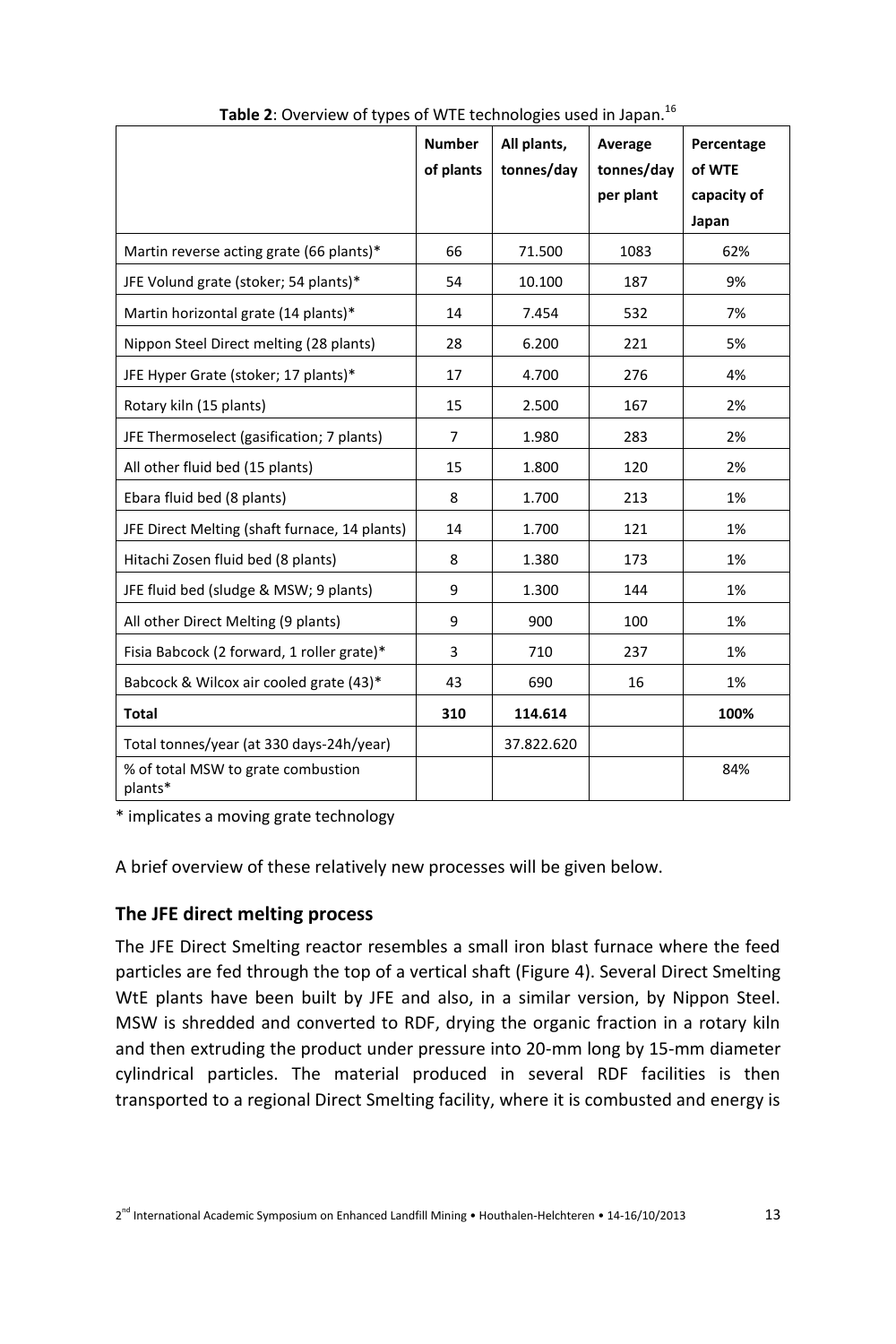recovered. For example, the Fukuyama Direct Smelting plant is supplied by seven RDF facilities located at municipalities served by the DS facility.

The RDF is fed by means of a corkscrew feeder on top of the shaft furnace. As the feed descends through the furnace, it is gasified and its inorganic components are smelted to slag and metal, which are tapped at the bottom of the shaft. The gas product is combusted in an adjoining boiler to generate steam that is used to generate electricity in a steam turbine, same as in conventional WtE. Air is introduced into the furnace through primary, secondary and tertiary tuyeres located along the height of the shaft. The primary air, near the bottom of the shaft, is enriched to about 30% oxygen in order to generate the high temperatures required to melt slag and metal at the bottom of the furnace.

The RDF-DS combination can handle up to 65% water in the MSW (the usual allowable range is 40-50%), which in the drying kiln is reduced to 5-6%. The process requires the addition of coke (about 5% of RDF), which is added along with the RDF at the top of the shaft as well as sufficient lime to form a fluid slag at the bottom of the furnace. The JFE process produces slag and metal globules (10% of RDF), that are used beneficially, and fly ash (2% of RDF) that contains volatile metals and is landfilled. The slag and metal overflow from the furnace are quenched in a water tank to form small spherical particles of metal and slag. The copper content of the metal fraction is apparently too high to be used in steelmaking and too low to be suitable for copper smelting; its main use is as a counterweight in cranes and other ballast applications.



**Figure 4**: The JFE Direct Smelting process. 17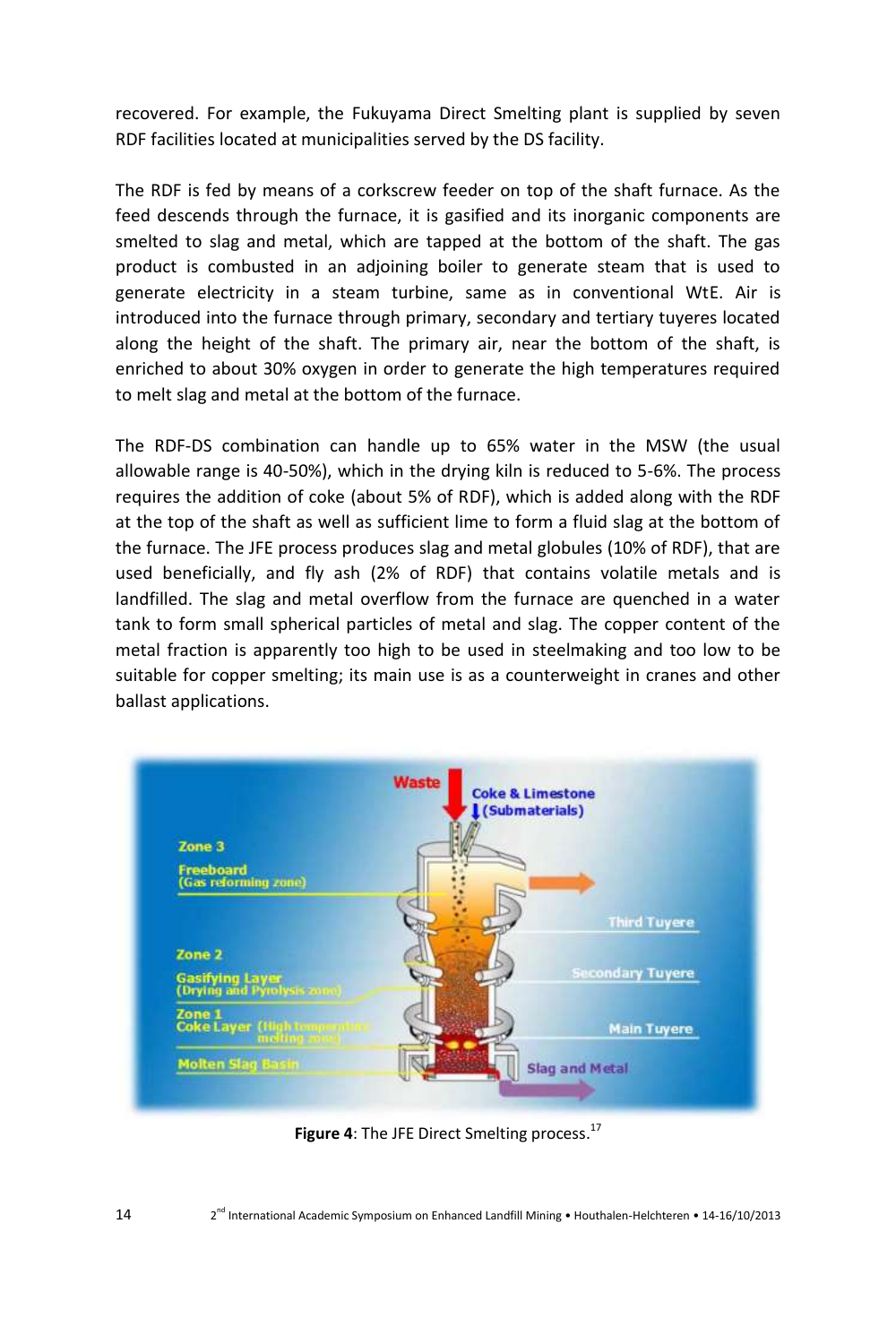

**Figure 5**: The Ebara fluid bed gasification process. 18

#### **The Ebara fluidised bed process**

The Ebara process (Figure 5) consists of partial combustion of debagged and shredded MSW in a fluidised bed reactor followed by a second furnace where the gas produced in the fluidised bed reactor is combusted to generate temperatures up to 1.350°C such that the ash is vitrified to slag. There is no oxygen enrichment. The largest application of the Ebara process is a three-line 900 tonnes per day plant in Spain. The ash overflow from the fluidised bed is separated from the sand used in the reactor for fluidisation. Separation is by means of an inclined vibrating screen with 3- 4 mm openings through which sand particles can pass through, while glass and metal particles cannot. Bottom ash in Japan cannot be used for applications such as road construction and therefore has to be melted into slag, which is the final solid product and can be used in construction. The Spanish plant of the Ebara process produces a net of about 560 kWh per tonne of RDF.

#### **The Thermoselect gasification and melting process**

The JFE steel company of Japan operates many plants ranging from grate combustion to the JFE Direct Smelting process described above, and also seven JFE Thermoselect plants of total capacity of 2.000 tonnes per day. The syngas produced in the Thermoselect furnace (Figure 6) is quenched and cleaned before it is used in gas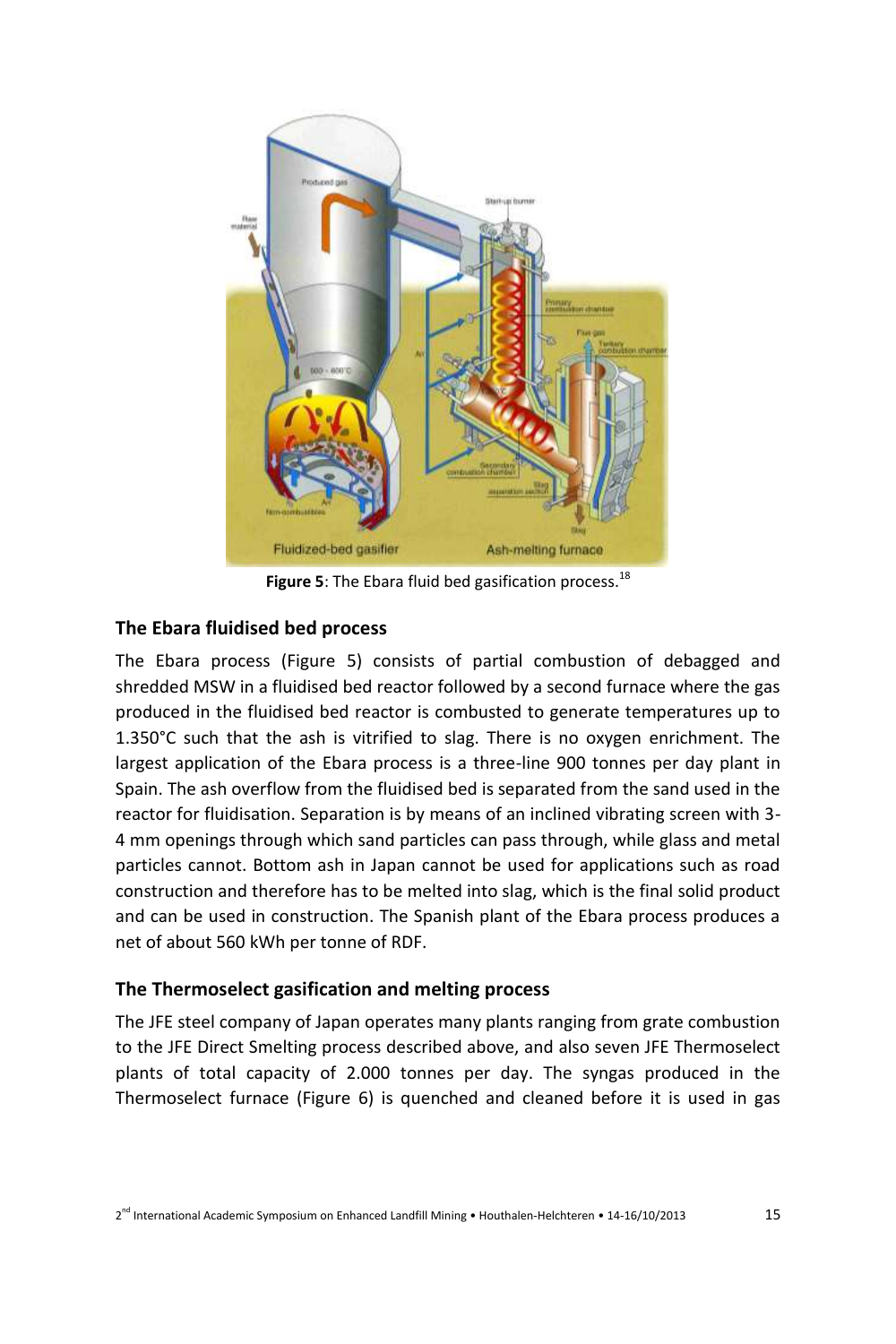

**Figure 6**: The Thermoselect gasification process. 19

turbines or engines to generate electricity. The amount of process gas per tonne of MSW is much lower than in conventional grate combustion. However, cleaning a reducing gas is more complex than for combustion process gas. Also, the Thermoselect process uses some of the electricity it generates to produce the industrial oxygen used for partial oxidation and gasification of the MSW. The expectation is that the syngas product can be combusted in a gas turbine to generate electricity at a much higher thermal efficiency than is possible in a conventional WtE plant using a steam turbine.

# **Economics of WtE Facilities**

When it comes to the economics of various WtE technologies, it is well known that it requires quite an intensive capital investment. Gasification technologies are relatively new in their implementation compared to the well-known grate combustion technologies and they are generally more expensive than the grate combustion and CFB.

There are substantial differences to be seen for the same type of technologies and roughly the same annual capacities, due to various challenges in site implementations and land availability. For instance, when comparing a grate combustion WtE plant in the city of Foshan (462.000 tonne/year) with another grate combustion WtE facility in Shanghai (495.000 tonnes/year) a large difference in capital investment can be seen. The Shanghai plant had a specific investment cost of \$282 per annual capacity tonne, while the Foshan plant only had a specific investment cost of \$120 per annual capacity tonne. Both have installed the facility with Western technologies. $^{13}$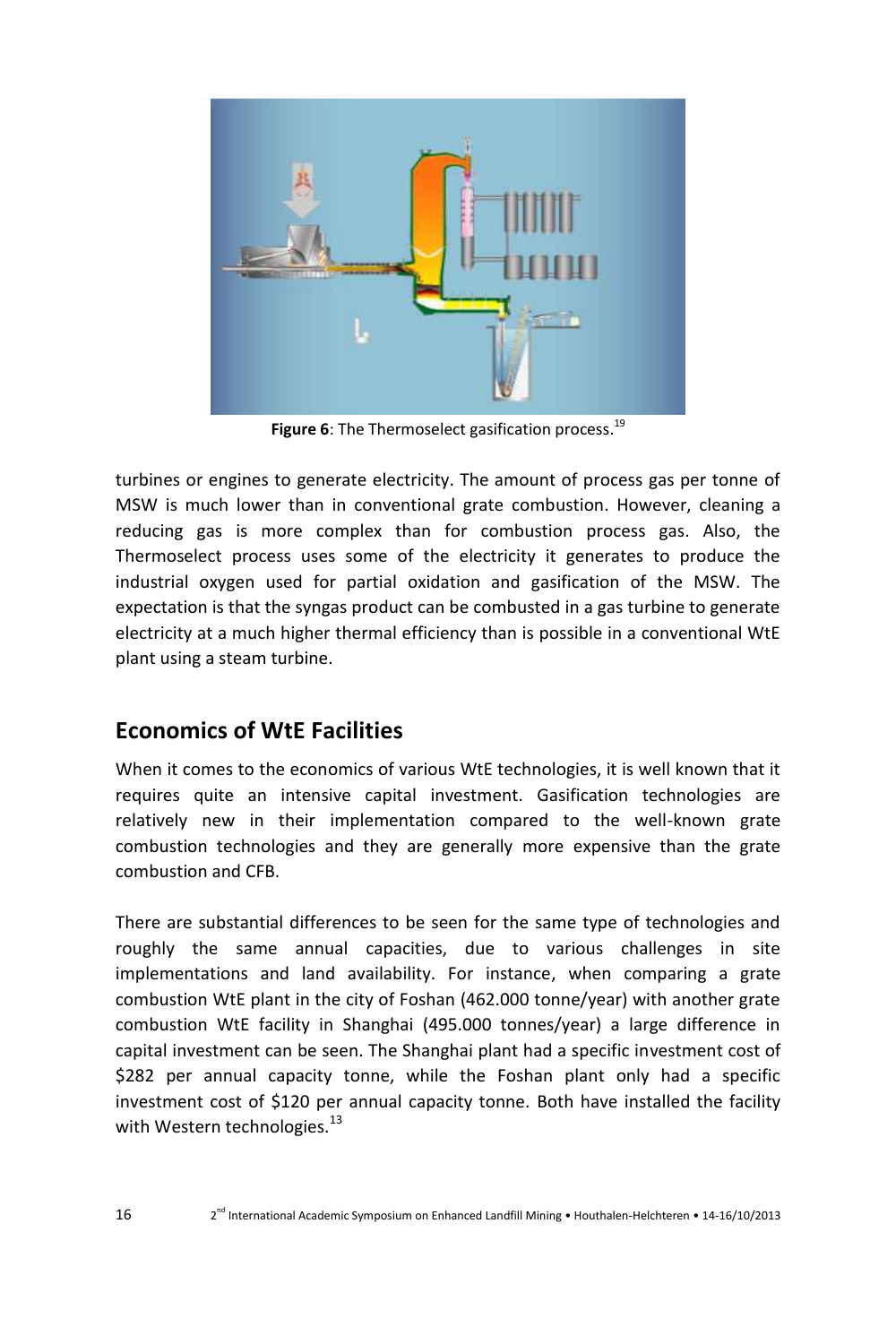Even with these large variations, it is still possible to see some substantial regional differences from an economics perspective. In China, various plants can be installed at a price roughly half of the capital investment needed in the Western world, especially when talking about their in house developed new technologies such as Circulating Fluidised Bed. As a result, markets of the developing world are more accessible and can adopt the CFB technology largely because they are less capital intensive and have usually similar lower heating values.

Although a lot of studies have been done on the subject, gasification technologies where garbage is used as fuel have only recently gained interest in the US (*e.g.* CLEERGAS), unlike Japan, which has already several gasification plants installed. As mentioned, the capital investment of a gasification plant is usually higher. A recent study from Cornell University showed that for a daily capacity of 750 tonnes, a capital investment of \$150 million would be required. Converting this to the specific investment cost brings the figure to almost \$550 per annual capacity tonne.<sup>20</sup>

Recurrent incomes in WtE facilities are the electricity generated, material recovery and tipping fees. In terms of revenues, tipping fees constitute about 57%, electricity sales, 38% and recovered material sales 5%. Often operating agreements include a revenue sharing component between the public sector owner and private operator for energy and recovered materials revenues. $^{21}$  The prices for the materials recovered in a US plant can be seen in the Table 3.

| <b>Recycling Revenues</b> | Value per tonne | Presence per tonne |  |  |
|---------------------------|-----------------|--------------------|--|--|
| Glass                     | \$5             | 2%                 |  |  |
| <b>Metal</b>              | \$220           | 6%                 |  |  |
| Paper                     | \$75            | 8%                 |  |  |
| <b>Plastic</b>            | \$300           | 4%                 |  |  |

Table 3: Commodity prices or recyclables: prices vary by type, region and day.<sup>22</sup>

It should be noted that when implementing a material recovery facility, especially in the developing world, a part of recurrent income could be potentially lost if there are no existing markets for scrap metal, paper, glass and plastic recovery. It is difficult however, to generalise the capital investment costs for each technology. Moreover, due to different government incentives, each investment is specific to the region. Even the recurrent incomes (electricity, tipping fees, recyclables, *etc*.) are market and region specific and show price variation even within specific markets.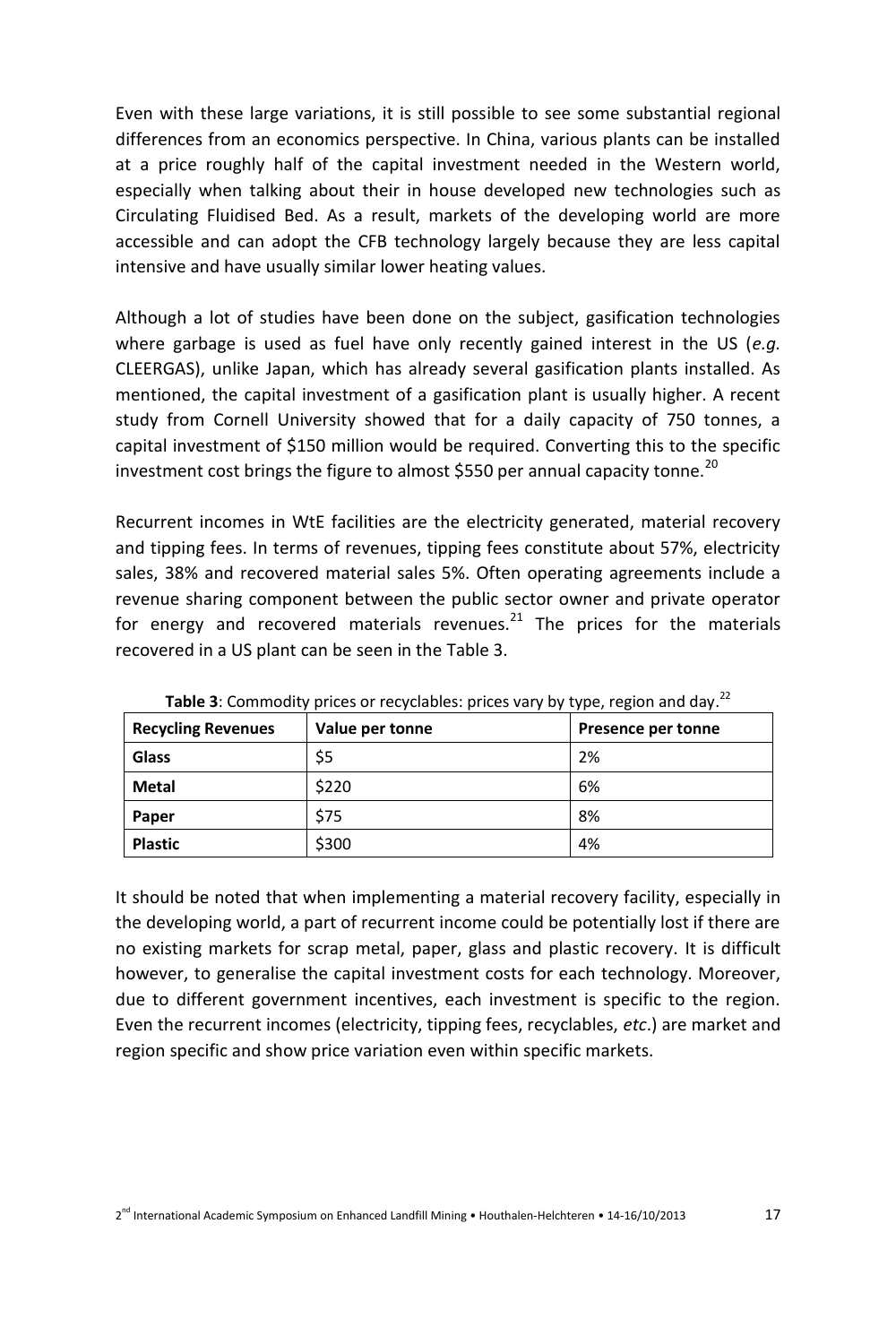# **Conclusion**

When comparing the United States, China and Japan, they show a different waste management landscape. The United States and China are still lagging behind in their level of sustainable waste management with respectively only 8% and 15% of their MSW being destined for thermal treatment. The majority of the waste in both countries is still being landfilled. Japan seems to be at the top of their game, with almost no MSW being disposed of in landfills (2%) and the rest being composted, recycled or thermally treated.

However, within a country, regional differences in state-level policies can be seen. As a result, different levels of waste management are observed within the United States and China - both having policies being stimulated on a regional rather than on a federal level. New England, for instance, seems to have the highest level of sustainable waste management, with landfill rates and WtE percentages that are comparable to the better performing countries in Europe. The main reason for these regional differences within a country is due to several reasons. The North Eastern part of the United States, has less land available than other regions in the US and taxes garbage more so that tipping fees are higher. End-user prices for electricity also seem to be higher in New England than in other parts of the country. These factors stimulate a higher level of sustainable waste management and as a result, make WtE facilities more economically feasible.

The technology that has the dominant presence in all three countries is moving grate combustion. Indeed, it is the longest existing and most well-known technology, hence its frequent implementation. However, because of a lower heating value of the garbage in China, the in house developed CFB technology seems to be gaining more and more ground in their domestic thermal treatment of MSW. It also seems to be considerably cheaper than conventional technologies, although one needs to be careful with comparing facilities, as the capital costs can be very much site specific. Japan is considered to be a leader in conventional as well as newly developed technologies (Ebara, Direct Melting, Thermoselect). Because of their geographical challenges, land is scarce. Moreover, stringent rules and heavily taxed waste policies made sure that almost all waste can be disposed of in a more sustainable way than landfilling.

As mentioned in the previous paragraph, it is difficult to compare costs of various technologies, since there are so many factors that play a role in determining the total cost of a facility. Even two facilities installed with the same type of technology and the same type of capacity but implemented in a different region, can have such a substantial difference in costs that it is simply not feasible to come up with a general